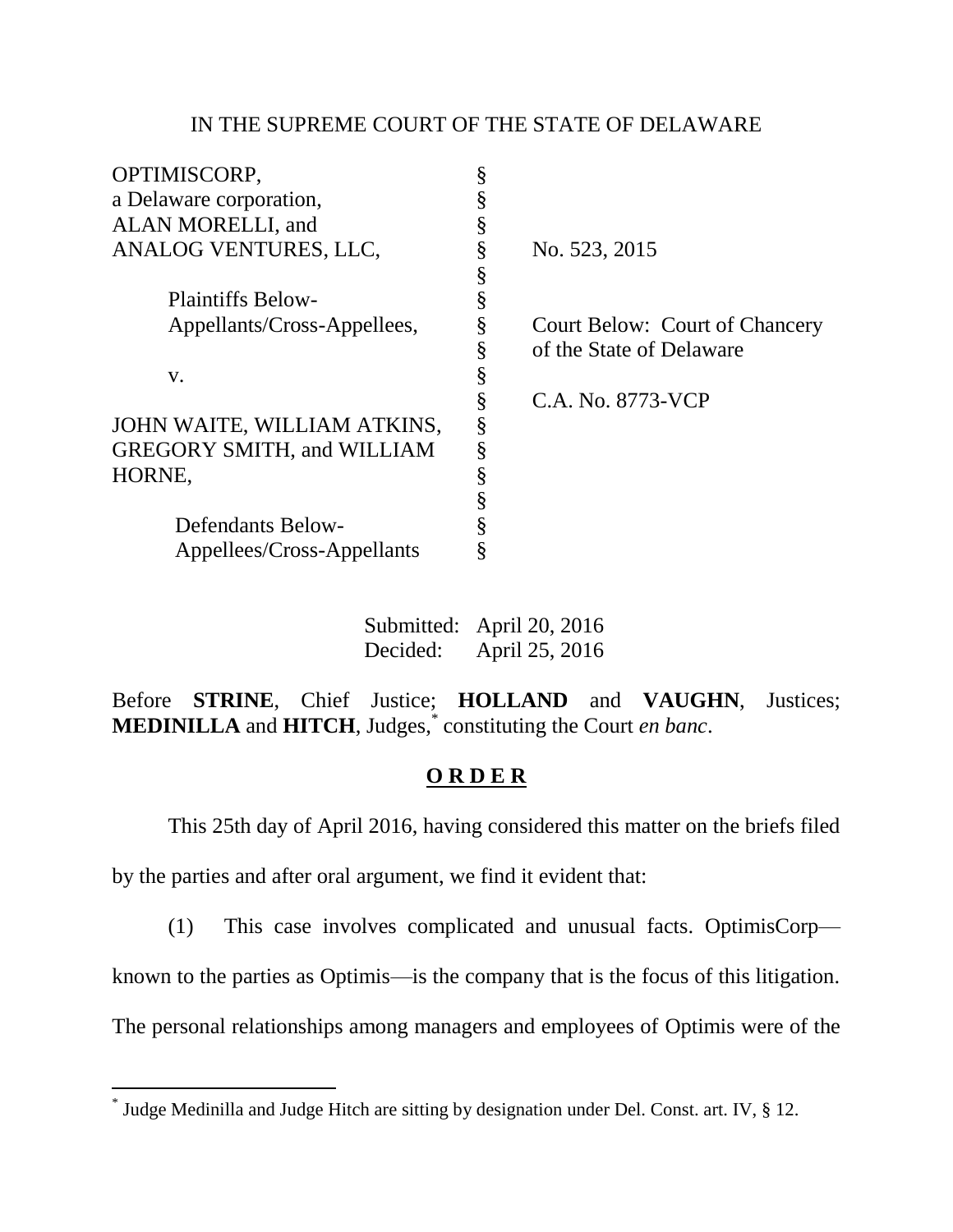type more commonly seen on telenovelas than in Chancery decisions. At the end of the case below, the Court of Chancery's fact-intensive analysis essentially left the parties in the position they were in before trial, leaving them to bear their own costs and declining to award damages to either side. We affirm this exercise of remedial discretion by our State's Court of Chancery, largely for the reasons given in its decision.<sup>1</sup> We do, however, note two issues.

(2) First, the decision below held that the plaintiffs had engaged in a pattern of witness tampering that justified the Court of Chancery in imposing stringent sanctions. The plaintiffs contend that this unusual ruling threatens the ability of parties to settle related litigation in good faith, without risking that any settlement contingent on parties' agreement to give an affidavit or testify in another proceeding will lead to a finding of witness tampering. Although we agree with the plaintiffs that care in this delicate area should be taken, the Court of Chancery did not make its ruling lightly, and made detailed findings supporting its ultimate conclusion.<sup>2</sup> This included citing to not-so-veiled references to the fact

<sup>&</sup>lt;sup>1</sup> See Gatz Props., LLC v. Auriga Capital Corp., 59 A.3d 1206, 1212 (Del. 2012) ("This Court . . . will review damage awards and attorneys' fee awards for abuse of discretion. We do ‗not substitute our own notions of what is right for those of the trial judge if that judgment was based upon conscience and reason, as opposed to capriciousness or arbitrariness." (quoting *William Penn P'ship v. Saliba*, 13 A.3d 749, 758 (Del. 2011))).

<sup>2</sup> *See OptimisCorp v. Waite*, 2015 WL 5147038, at \*8–21 (Del. Ch. Aug. 26, 2015); *see also Bank of N.Y. Mellon Tr. Co., N.A. v. Liberty Media Corp.*, 29 A.3d 225, 236 (Del. 2011) ("After a trial, findings of historical fact are subject to the deferential 'clearly erroneous' standard of review. That deferential standard applies not only to historical facts that are based upon credibility determinations but also to findings of historical fact that are based on physical or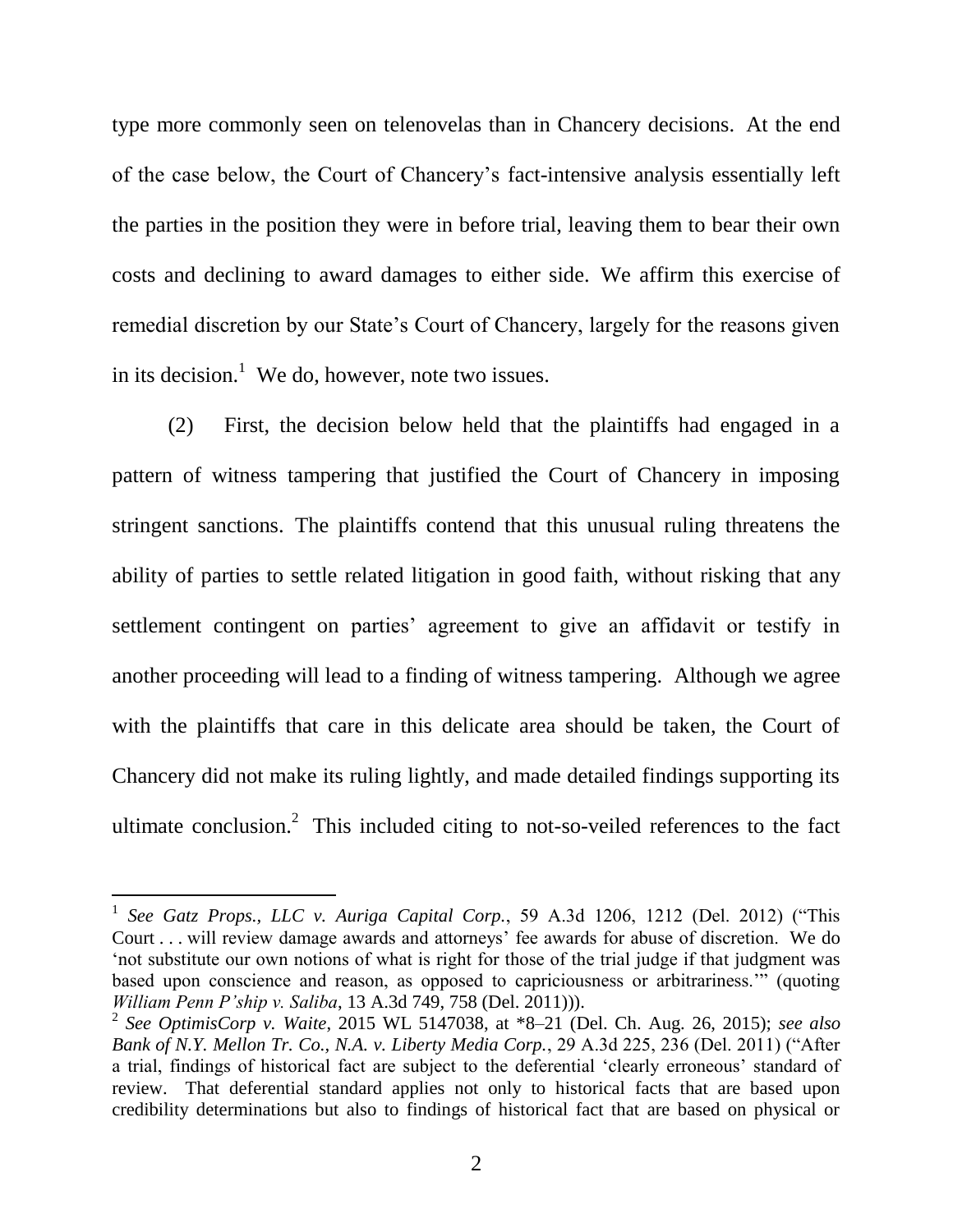that a key witness in question could be subject to criminal prosecution and other adverse events if she did not give a very detailed statement drafted by the plaintiffs for use in this litigation.<sup>3</sup> Given the record here, the Court of Chancery was within its discretion to make the extraordinary finding that it did. Not only that, at the very least, the Court of Chancery was entitled to draw the adverse inference of facts it did, and the trial court examined the plaintiffs' conspiracy claims on the merits, as an alternative basis for its ruling, and found they were without merit.

documentary evidence or inferences from other facts. Where there are two permissible views of the evidence, the factfinder's choice between them cannot be clearly erroneous." (citation omitted)); *Cede & Co. v. Technicolor, Inc.*, 758 A.2d 485, 491 (Del. 2000) ("When factual findings are based on determinations regarding the credibility of witnesses . . . the deference already required by the clearly erroneous standard of appellate review is enhanced." (citing *Anderson v. City of Bessemer City, N.C.,* 470 U.S. 564, 575 (1985))); *Nixon v. Blackwell*, 626 A.2d 1366, 1378 n.16 (Del. 1993) ("This Court respects and gives deference to findings of fact by trial courts when supported by the record, and when they are the product of an orderly and logical deductive reasoning process, especially when those findings are based in part on testimony of live witnesses whose demeanor and credibility the trial judge has had the opportunity to evaluate.").

 $3 \text{ See } Optimis Corp$ , 2015 WL 5147038, at  $*14$  ("When the money was not enough to get Geller to agree to the language, Plaintiffs resorted to threats. Plaintiffs reminded Geller that the 'most valuable consideration in the [Settlement] Agreement' is that 'Geller is released from being a named defendant in a \$25 million or greater claim against those who have illegally harmed Optimis and Morelli,' which refers to this lawsuit." (citation omitted)); *id.* at \*19 ("In October or November of 2012, after Geller's sexual harassment claims had been reported, Morelli, through his California lawyers, had a private investigator contact Geller. She understood the import of the investigator's voicemail to be that ‗if I did not sit down and talk with him and basically try to work this out, that I would be sued by Alan.' An audio recording of that voicemail was played at trial during cross-examination of Morelli. The investigator stated, in part: 'Evening, Tina .... I'm a retired FBI agent and a consultant  $\dots$ . I've been retained by the law firm  $\dots$  which is representing Alan Morelli to look into the dispute that concerns his purported ouster as CEO of your company  $\dots$ . And, you know, what  $[I'm]$  afraid is going to happen is that when it comes out, this videotape—which [I'm] afraid it appears is made in violation of California law and could possibly subject you to some criminal prosecution for it  $\dots$ ." (citations omitted)).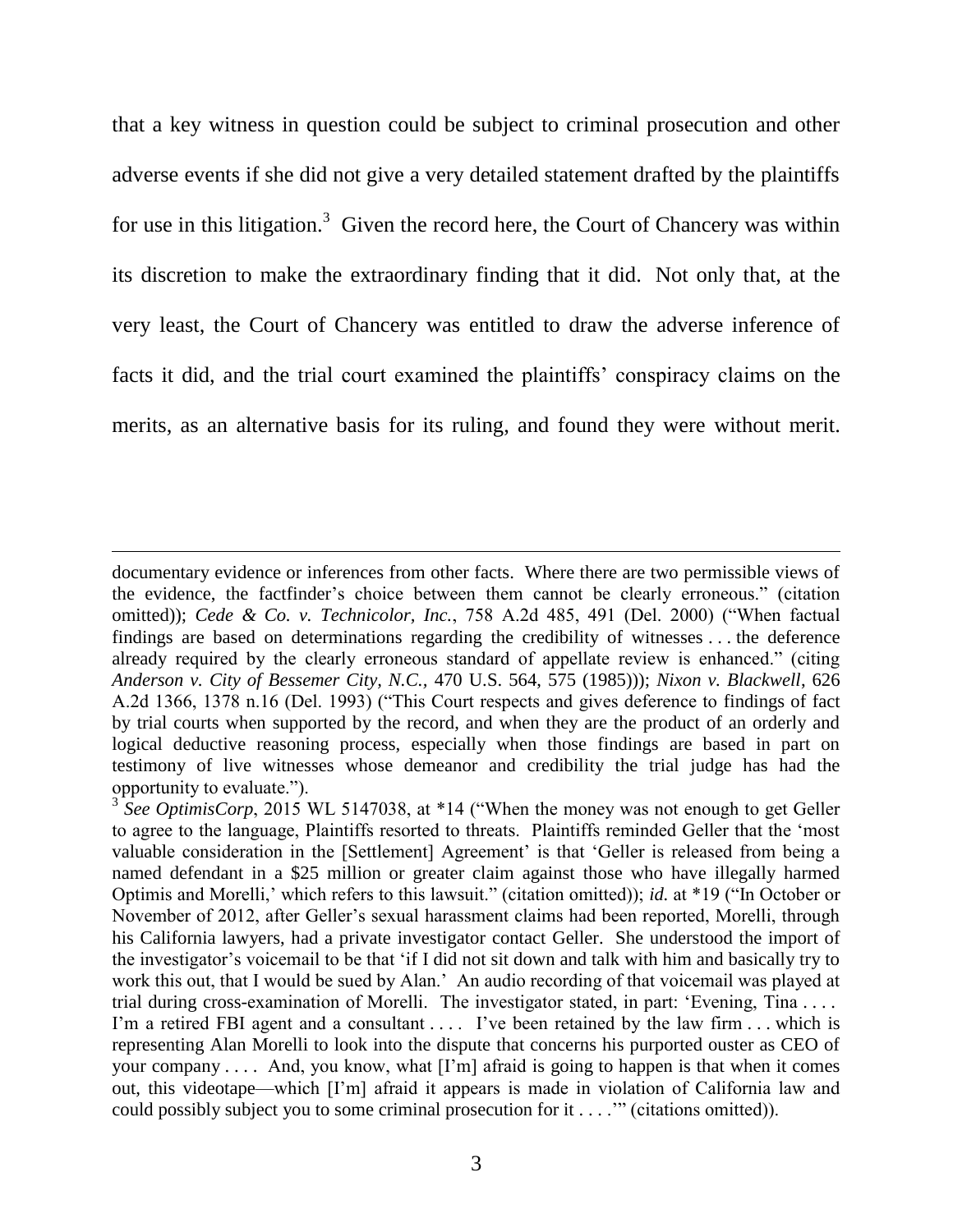That ruling was adequately supported by the factual record and we find no basis to disturb it.

(3) Second, in addressing a claim by plaintiff Alan Morelli that the defendants who were directors of the company had behaved inequitably by intentionally failing to provide him with notice that an important amendment to a stockholders agreement to which he was a party would be on the agenda at a special meeting of the board, the Court of Chancery described Morelli's claim as resting on a "super-director" theory,<sup>4</sup> in which directors who have large stockholdings and the accompanying right to elect directors have special rights as super-directors. This tendentious description, in our view, obscures the core equitable question, which is whether all directors are entitled to fair and non-misleading notice of the agenda for a special meeting. Be it a director with a controlling interest or a director with only a handful of shares, we are uncomfortable embracing the idea that cliques of the board may confer and sandbag a fellow director.<sup>5</sup>

<sup>&</sup>lt;sup>4</sup> See OptimisCorp, 2015 WL 5147038, at \*67 ("Plaintiffs' theory, fairly understood, is that Morelli had absolute blocking rights against the Board because it would be unjust to take any action against him before he could exercise his rights to remove and reappoint a majority of the board. This would make him, for all intent and purposes, a 'super-director whose powers trump the board's statutory authority under Section 141(a)."" (quoting *Klaassen v. Allegro Dev. Corp.*, 2013 WL 5967028, at \*3 (Del. Ch. Nov. 7, 2013))).

<sup>&</sup>lt;sup>5</sup> Although the Court of Chancery found that Morelli had sensed that the October 20, 2012 meeting would involve consideration of the sexual harassment investigation against him, the Court of Chancery cited no evidence that Morelli (or certain other board members) received any notice that an amendment to the stockholders agreement that would strip Morelli of his power to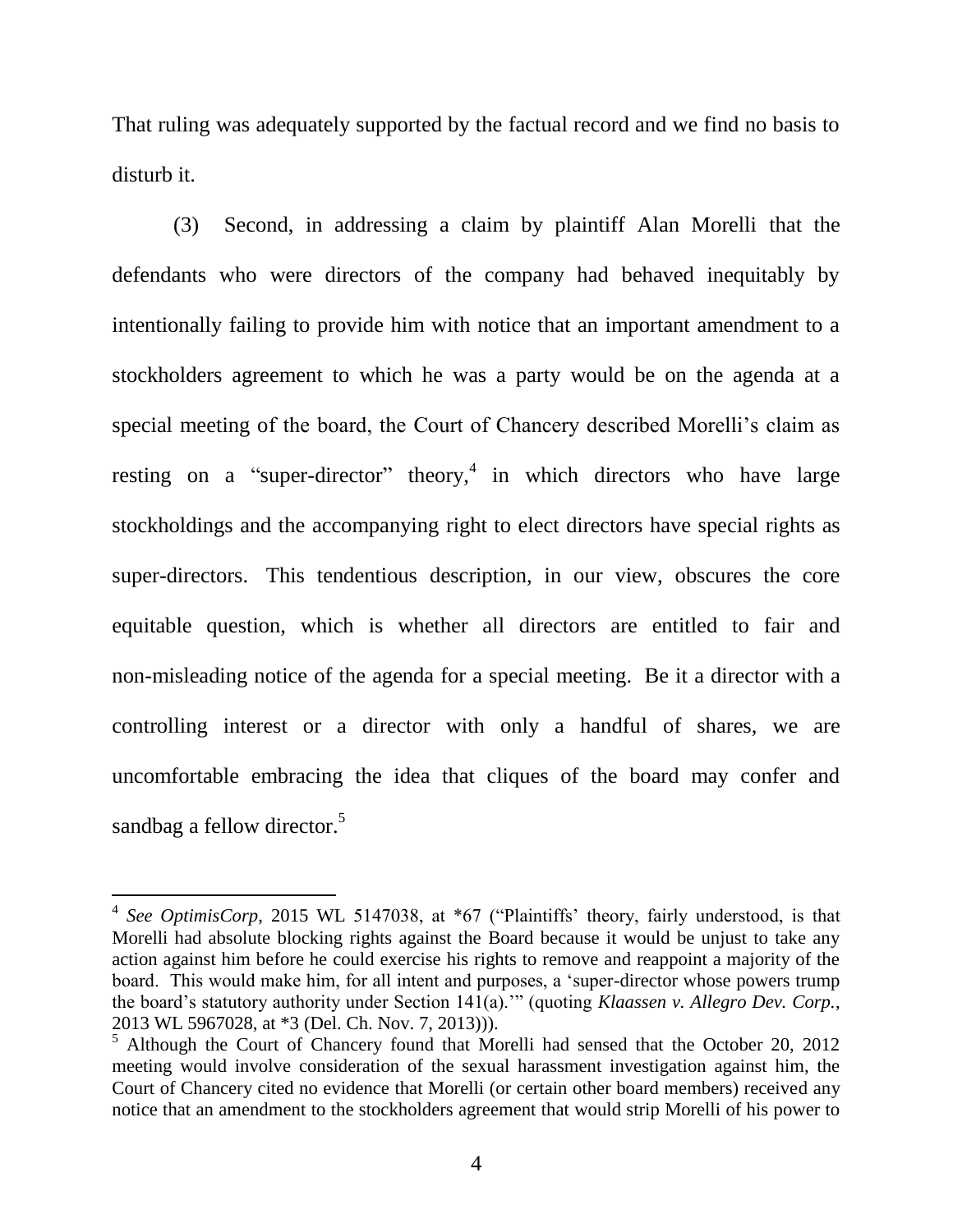(4) We affirm the lack of a damages award, because the amendment to the stockholders agreement was invalidated by a stipulated final judgment entered in a § 225 action that was brought by Morelli, and Morelli was restored as CEO by a status quo order in that action five weeks after his ouster. 6 In so doing, we do not embrace the Court of Chancery's framework for analyzing whether the defendant directors behaved inequitably by intentionally concealing from Morelli and other directors their intention to amend the stockholders agreement. That framework seems to assume that if all directors are required to be given fair notice of the agenda for a special meeting, a director with board appointment rights might in some cases use them, and thereafter elect new directors. That might, of course, happen. But if those directors breach their fiduciary duties, our law has potent remedies that the other stockholders can seek.<sup>7</sup> Indeed, when new directors take

appoint a majority of the board would be considered at the special meeting. In fact, the record suggests that certain of the defendant directors concealed that intention in advance of the meeting.

 $6$  The Settlement Agreement to the  $\S$  225 action provided that: "The Parties agree that the notices issued for the purported meetings of the Company's board of directors on October 20 and 25, 2012 were not effective and, therefore, any actions of the board purportedly taken at those meetings were void." App. to Opening Br. at 1997 (Settlement Agreement at 3).

<sup>7</sup> *See, e.g.*, *In re MFW S'holders Litig.*, 67 A.3d 496, 532 (Del. Ch. 2013), *aff'd sub nom. Kahn v. M & F Worldwide Corp.*, 88 A.3d  $\overline{635}$  (Del. 2014) ("The upfront promise not to bypass the special committee or the majority-of-the-minority condition limits the potential for any retributive going private effort. A controller who violated this promise would face withering scrutiny from stockholders. As important, the past generation has demonstrated, time and again, the willingness of the Delaware Supreme Court to uphold strong medicine against violations of the duty of loyalty . . . ."); *In re Cox Commc'ns, Inc. S'holders Litig.*, 879 A.2d 604, 645 (Del.) Ch. 2005) (noting that if a transaction was subject to the business judgment rule because it was conditioned from the outset on the approval of a special committee and of a majority of the minority stockholders, minority stockholders would still "retain viable litigation options that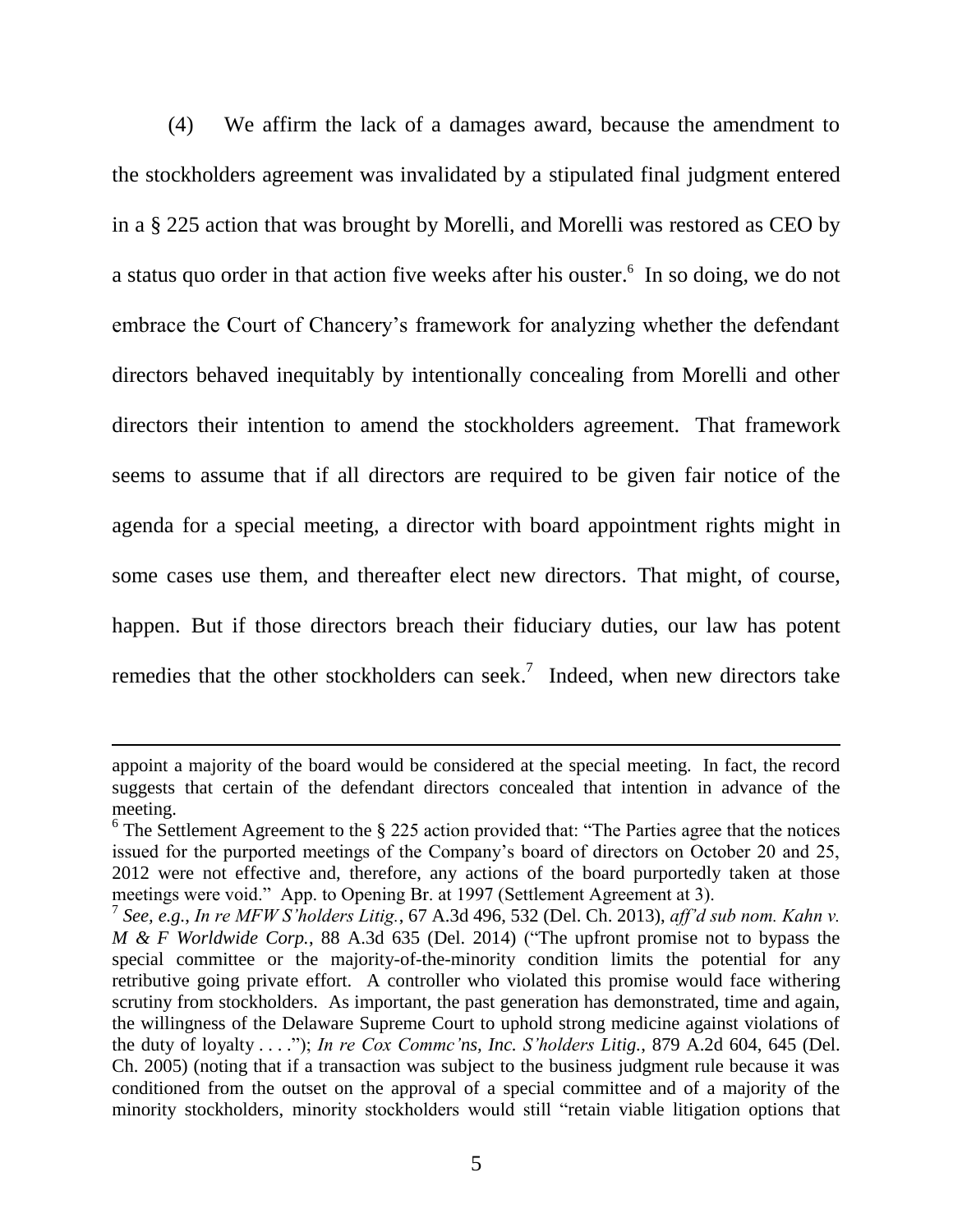office in circumstances of corporate turmoil, they are likely to know that any arguably disloyal action done to please the person who appointed them (e.g., someone like Morelli) at the expense of the company and its stockholders will almost certainly draw close scrutiny and likely litigation.

(5) As important, we are reluctant to accept the notion that it vindicates the board's right to govern the corporation to encourage board factions to develop Pearl Harbor-like plans to address their concerns about the company's policy directions or the behavior of management. Rather, it has long been the policy of our law to value the collaboration that comes when the entire board deliberates on corporate action and when all directors are fairly accorded material information.<sup>8</sup>

would [] operate to deter overreaching by controllers," including appraisal actions); *cf. Mendel v. Carroll*, 651 A.2d 297, 306 (Del. Ch. 1994) ("No part of [a group's] fiduciary duty as controlling shareholders requires them to sell their interest. The board's fiduciary obligation to the corporation and its shareholders, in this setting [of minority shareholders asking the board to issue an option to dilute the voting power of a controller group to enable the minority to approve a proposed merger], requires [the board] to be a protective guardian of the rightful interest of the public shareholders. But while that obligation may authorize the board to take extraordinary steps to protect the minority from plain overreaching, it does not authorize the board to deploy corporate power *against* the majority stockholders, in the absence of a threatened serious breach of fiduciary duty by the controlling stockholder.‖ (emphasis in original) (internal citations omitted)).

<sup>&</sup>lt;sup>8</sup> See, e.g., *Lippman v. Kehoe Stenograph Co.*, 95 A. 895, 899 (1915) ("Each member of a corporate body has the right to consultation with the others and has the right to be heard upon all questions considered . . . ." (citation omitted)); *id.* at 897 ("There is a deeper reason [for not permitting directors to act by proxy] based on the association of each director with each of the others, of which association none of the associates can divest himself while remaining a member. In other words, a director cannot authorize any one to act for him, because his associates are entitled to his judgment, experience and business ability, just as his associates cannot deprive him of his rights and powers as director."); *Hall v. Search Capital Grp., Inc.*, 1996 WL 696921, at \*2 (Del. Ch. Nov. 15, 1996) ("Absent a governance agreement to the contrary, each director is entitled to receive the same information furnished to his or her fellow board members." (citation omitted)); *see also* J. Travis Laster & John Mark Zeberkiewicz, *The Rights and Duties of*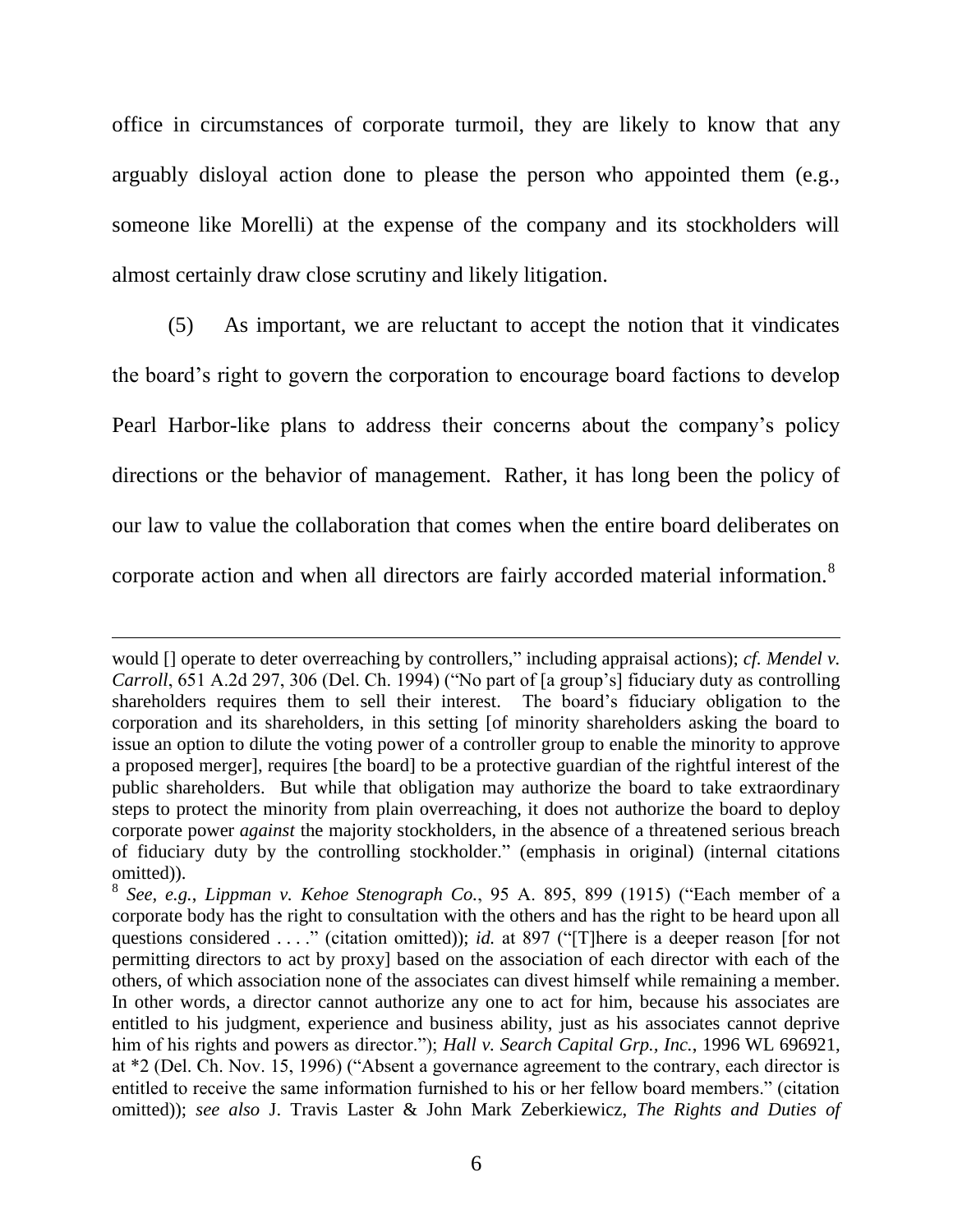The Court of Chancery's opinion can be read as indicating that a board faction may engage in deception toward other board members in giving notice of what a special meeting should address so long as the faction subjectively believes that its intended end is good for the corporation. Nothing in our affirmance should be read as endorsing that view, or as expressing any view on a line of fact-specific rulings where inequity was found in deceiving a director about the action intended to be taken at a board meeting. $9$ 

(6) Finally, we believe it unhelpful to trivialize the rights that large stockholders often procure in connection with their decision to invest in a corporation, either through monetary or human capital. There is a reason that the DGCL authorizes stockholder agreements, and the rights of control that come with them are important to the willingness of people to commit capital to corporations and therefore to the ability of society to create wealth through the corporate form.

*Blockholder Directors*, 70 BUS. LAW. 33, 35 (2015) ("Delaware corporate law embraces a ‗board-centric' model of governance. This model expects that all directors will participate in a collective and deliberative decision-making process."); *id.* at 41 ("Given that the DGCL allocates fundamental decision-making power to the board as a whole, and not to any individual director *qua* director, all directors must have the opportunity to participate meaningfully in any matter brought before the board and to discharge their oversight responsibilities. In more granular terms, directors must be afforded, at a minimum, (i) proper notice of all board meetings, (ii) the opportunity to attend and to express their views at board meetings, and (iii) access to all information that is necessary or appropriate to discharge their fiduciary duties, including the opportunity to consult with officers, employees, and other agents of the corporation.").

<sup>9</sup> *See Fogel v. U.S. Energy Sys., Inc.*, 2007 WL 4438978 (Del. Ch. Dec. 13, 2007), *overruled on other grounds by Klaassen v. Allegro Dev. Corp.*, 106 A.3d 1035 (Del. 2014); *Adlerstein v. Wertheimer*, 2002 WL 205684 (Del. Ch. Jan. 25, 2002); *VGS, Inc. v. Castiel*, 2000 WL 1277372 (Del. Ch. Aug. 31, 2000), *aff'd*, 781 A.2d 696 (Del. 2001); *Koch v. Stearn*, 1992 WL 181717 (Del. Ch. July 28, 1992), *overruled on other grounds by Klaassen*, 106 A.3d 1035.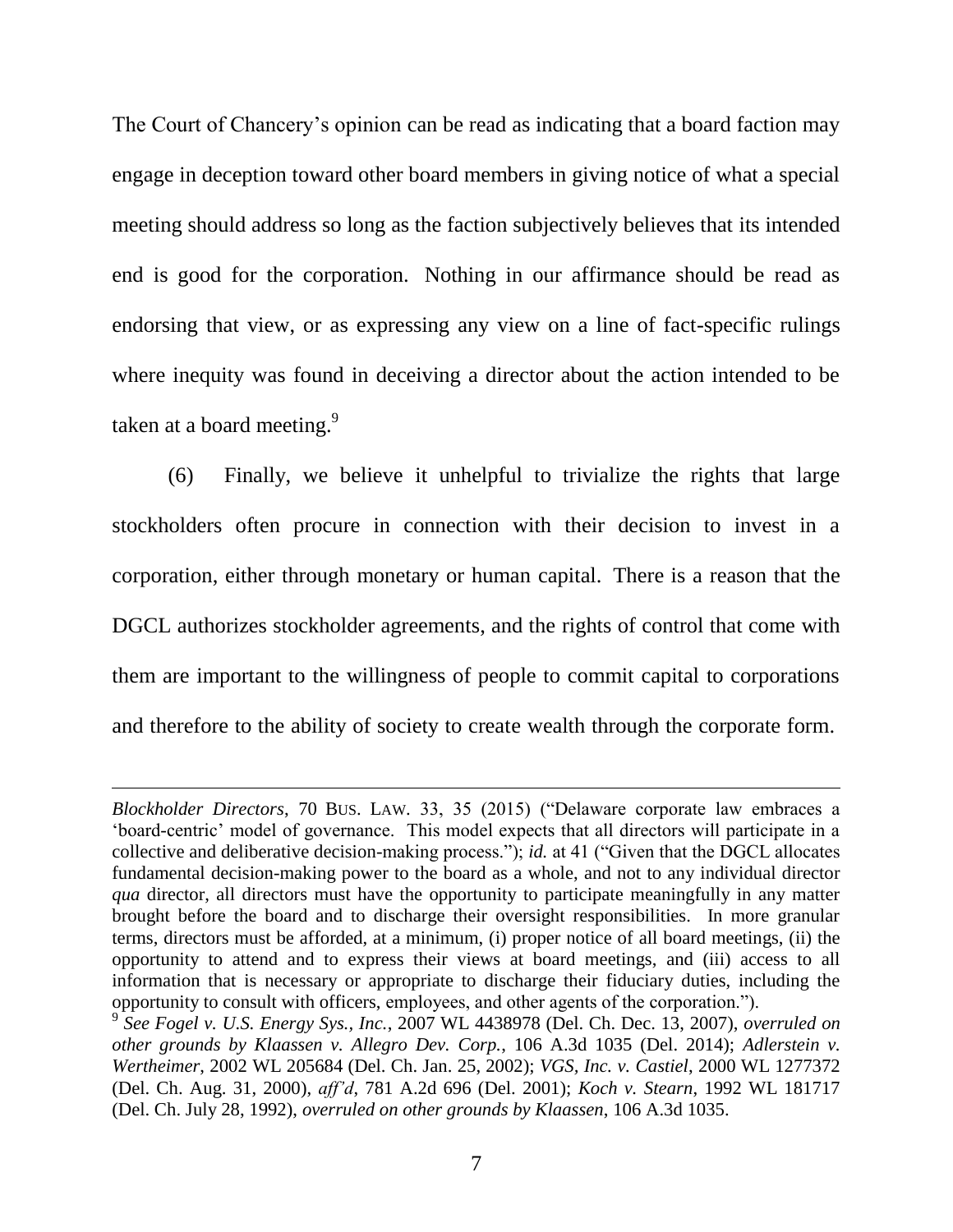When a board faction calls a special meeting, and is dishonest about its intention to use that meeting to alter a stockholder's board appointment rights, the Court of Chancery's analysis should involve a considered evaluation of whether intentional duplicity toward fellow board members is consistent with the fiduciary duties those directors owe to the company and its stockholders, including stockholders who are entitled to rely upon stockholder agreements executed in conformity with the DGCL.<sup>10</sup> Biasing that analysis by describing it as involving the creation of a class of "super directors" is unhelpful. Although it may be that directors who own large amounts of stock and have considerable voting power are entitled to no more fair notice than independent directors, surely they are entitled to equal treatment and we doubt that one would label independent directors "super directors" if they complained after being blindsided by a board majority at a special meeting. Our law should develop in future cases when the outcome turns on it. Having had the amendment to the stockholders agreement promptly invalidated using the tool granted by § 225, the plaintiffs did not satisfy the Court of Chancery that they suffered any additional non-speculative harm.<sup>11</sup> For that reason alone, we affirm.

l

 $10$  *See* 8 *Del.* C. § 218(c) ("An agreement between 2 or more stockholders, if in writing and signed by the parties thereto, may provide that in exercising any voting rights, the shares held by them shall be voted as provided by the agreement, or as the parties may agree, or as determined in accordance with a procedure agreed upon by them.").

<sup>&</sup>lt;sup>11</sup> See Beard Research, Inc. v. Kates,  $\frac{8}{3}$  A.3d 573, 613 (Del. Ch. 2010) ("[W]hen acting as the fact finder, [the Court of Chancery] may not set damages based on mere 'speculation or conjecture' where a plaintiff fails to adequately prove damages." (citation omitted)), *aff'd sub nom. ASDI, Inc. v. Beard Research, Inc.*, 11 A.3d 749 (Del. 2010); *Henne v. Balick*, 146 A.2d